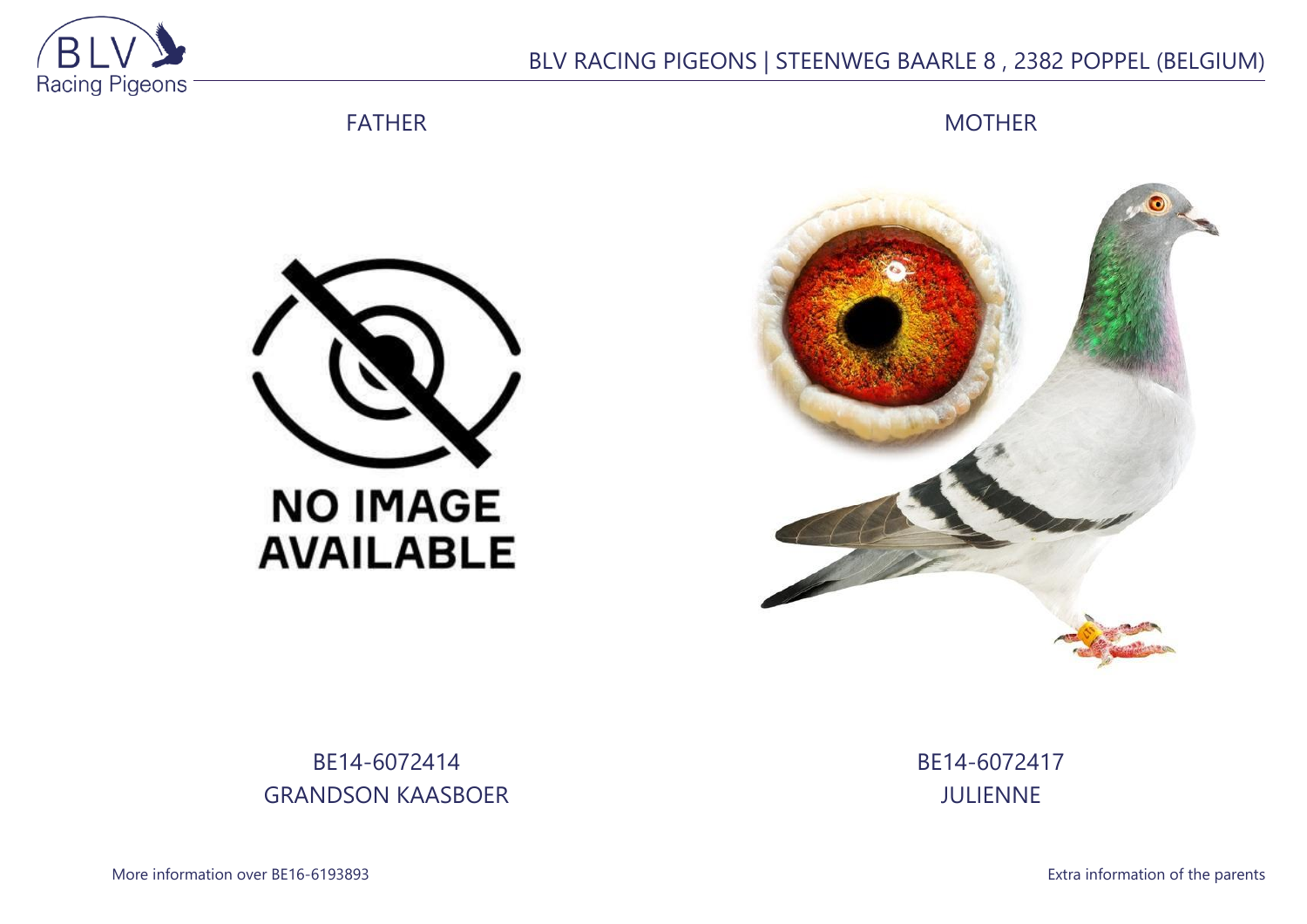

Van de Wouwer Gaston Melkouwen 8 2590 Berlaar HAR BRA TEL 015.240511 GSM 0498.243028 E-MAIL gaston.vandewouwer@belgacom.net datum 6193894-16 als ei gekregen van 07/04/2017  $0: 6335690 - 98$  $\sqrt{v}$ :6257098-03 Van de Wouwer "KAASBOER" superkweker  $Rik$  $V:6119106 - 11$ M: 6407575-97 Zoon Kaasboer Topper<br>Halfbroer moeder Palme Blauw Vader van Tia d' Dor Casaert-Sénéchal  $: 6480508 - 00$ M:6307210-04 moeder van Amalia,<br>le Nat. Asduif 2011 Blauw Grootmoeder Laura M: 6352928-99 Grootmoeder Palme d'Or Nikolaas, 1e Nat. Asduif Blauw Halfzus Gaston, Olympiade  $\sqrt{v}$ : 6072415-14  $v: 6235626 - 92$  $\sqrt{v}$ : 6335690-98 M: 2013 Blauw<br>
: 6404318-96 "KAASBOER" superkweker vader en grootvader van<br>verschillende topduiven Vera<br>dochter Kaasboer BLAUW V: 6224270-08 M:6111553-09 Pascal  $: 6385691 - 07$ 3de Nat. Bourges 37357 duiven Elsje : 6335690-98<br>"KAASBOER" superkweker  $\sqrt{v}$ : 6257240-03  $\overline{V}$ : 6031772-10 Torre 6407575-97 Benny Vader Kim, le Nat. Guéret Broer Kim, le Nat. Guéret Rlauw Vader BE09-6111546 Broer BE09-6111546 Se Nat.Limoges<br>26e Nat. Bourges<br>88e Nat. La Châtre 6517591-99 M:6034734-06 M: 6072417-14 Blauw - wit<br>2072711-02 Celien Moeder Kim, le Nat. Guéret 123e Nat. Argenton Blauw - wit Moeder BE09-6111546  $6326794 - 11$ 6495178-94  $\sqrt{v}$ -6151734-99 Engels Jos & Jules : 6362091-97 vader van den Argenton blauw witp 1° nat. Argenton  $6226043-03$ M:6110291-07 6226250-03 **KON. BELGISCHE DUIVENLIEFHEBBERSBOND ROYALE FÉDÉRATION COLOMBOPHILE BELGI** 2016 SELG Eigendomsbewijs van de ring Titre de propriété de la baque 6193894